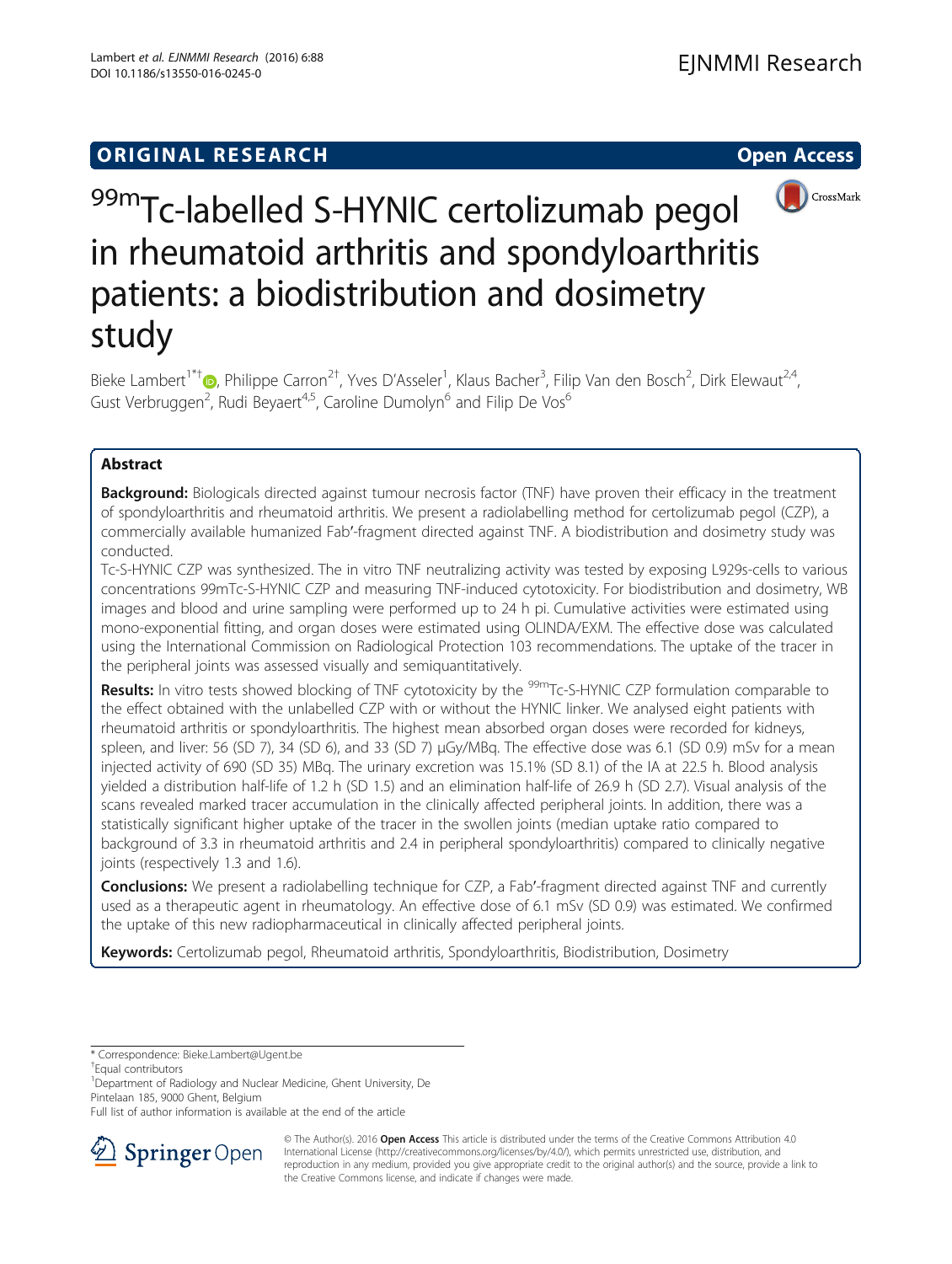# Background

Spondyloarthritis (SpA) and rheumatoid arthritis (RA) affect approximately 2% of the population [[1, 2\]](#page-7-0). A key insight in the pathogenesis was the discovery of the important role played by proinflammatory cytokines such as tumour necrosis factor (TNF) [\[3](#page-7-0), [4](#page-7-0)]. Fifteen years ago, treatment options have been revolutionized by the introduction of 'biological agents', including monoclonal antibodies blocking TNF. However, some patients do not or only partially respond to TNF antagonism. This might be attributable to lower levels of TNF expression, the involvement of other proinflammatory cytokines and/or the development of neutralizing antibodies against the TNF blocking agent during treatment. Therefore, on an individual patient level, proof of TNF expression in the affected joints might be helpful to optimize biological treatment directed against TNF.

Certolizumab pegol (CZP) is a Fab′ fragment derived from a humanized monoclonal antibody directed against membrane associated as well as soluble TNFα. It is commercially available as Cimzia (UCB Celltech, Slough, Berkshire, UK). In this manuscript, we describe the procedure of radiolabelling CZP and report the in vitro activity. Secondly, we document the biodistribution and dosimetric profile of this new radiopharmaceutical. Finally, we correlated the uptake of radiolabelled CZP with the findings on clinical examination in patients with peripheral joint involvement.

# Methods

# Synthesis of <sup>99m</sup>Tc-S-HYNIC CZP

All preparations were carried out under aseptic conditions working in a LAF IIa cabinet.

# Derivatisation of CZP for injection with S-HYNIC

A 200-mg lyophilized CZP vial was reconstituted with water for injection (B. Braun, Melsungen AG, Germany); 100, 50 and 25 mg CZP was transferred to a Slide-A-Lyzer with cut-off of 10 kDa (Pierce Protein Research Products, Thermo scientific, Rockford, IL, USA) and dialyzed against 500 ml of a mixture of a Dulbecco's phosphate-buffered saline (Lonza, Verviers, Belgium) and a self-prepared 0.9%  $m/v$  sodium chloride solution (Riedel-deHaën, Seelze, Germany) in 1:2 v/v ratio. Dialysis was maintained for 4 h at 2–8  $°C$ , with the buffer refreshed after 1.5 h. Subsequently, 0.5 ml of a 8.4% sodium hydrogen carbonate (Merck, Darmstadt, Germany) solution was added to the solution followed by 10 5.0 μl portions of 1.7, 0.86 and 0.43%  $m/v$  solution of S-HYNIC (ABX GmbH, Radeberg, Germany) in dry DMSO (Merck, Darmstadt, Germany) at a pace of 1 portion/min [[5](#page-7-0)]. This yielded an average of 2.8 S-HYNIC groups per CZP. After 30 min incubation at room temperature in the dark, the reaction was quenched by adding 3.0 ml cooled 0.15 M acetate buffer pH 5.0 (Merck, Darmstadt, Germany). The unreacted S-HYNIC was removed by dialyzing the reaction mixture in a Slide-A-Lyzer (cutoff of 10 kDa) overnight at 2–8 °C against 500 ml acetate buffer, which was refreshed after 1, 2 and 3 h. The solution was diluted to 40.0 ml with 0.15 M acetate buffer pH 5.0 and membrane filtered (0.22 μm). Following dispensing into 1.0 ml portions, the glass vials were stored at −80 or 2–8 °C for 3 months. Three concentrations of CZP were obtained: 2.5, 1.25 and 0.625 mg of S-HYNIC-coupled CZP. Quality control was done by determination of the protein concentration (BCA protein reagent) and the p-NBA HYNIC assay to measure the number of S-HYNIC bifunctional chelator coupled to the protein.

# Preparation of the co-ligand kit

A solution containing 4.66 mM tin(II) sulphate (Sigma Aldrich, Steinheim, Germany) and 55.81 mM tricine (Sigma Aldrich, Steinheim, Germany) dissolved in ultrapure sterile and pyrogen-free water was prepared.

# Radiolabelling with <sup>99m</sup>Tc

Fifty-microliter co-ligand kit and 925 MBq  $(\pm 10\%)$ <sup>99m</sup>Tc pertechnetate were consecutively added to the S-HYNIC CZP vial (2.5, 1.25 and 0.625 mg). After 15-min incubation, physiological saline was added in order to obtain a volume of 3 ml. Quality control was carried out by instant thin layer chromatography (iTLC) with SilG as stationary phase and 0.9% NaCl solution as mobile phase. For the clinical study, the 1.25 mg S-HYNIC CZP vials stored at −80 °C were used and the radiochemical yield needed to exceed 90%.

# Stability study

The impact of aggregation on the chemical stability and radiochemical yield during storage of the formulation at three different concentrations (2.5, 1.25 and 0.625 mg) was studied over a 3-month period. Aggregate formation was assessed by size-exclusion HPLC (Agilent Zorbax Diol guard column),  $4 \times 12.5$  mm, in series with a GF450,  $9.4 \times$ 250 mm and a GF250 size exclusion analytical column, 9.4 × 250 mm (Agilent Technologies, Diegem, Belgium). The mobile phase was composed of a mixture of a 200 mM phosphate buffer pH 7.0 and ethanol 90:10  $v/v$ (1 ml/min, 30 min). Influence on the radiochemical incorporation of 99mTc was studied by iTLC as described earlier. Analyses were performed after preparation, at 2 weeks, 1 month and 3 months post production.

# In vitro activity of <sup>99m</sup>Tc-S-HYNIC CZP against TNFinduced cytotoxicity

Murine fibrosarcoma TNF-sensitive L929s cells were cultured for 24 h by seeding 20,000 cells/well in 96-well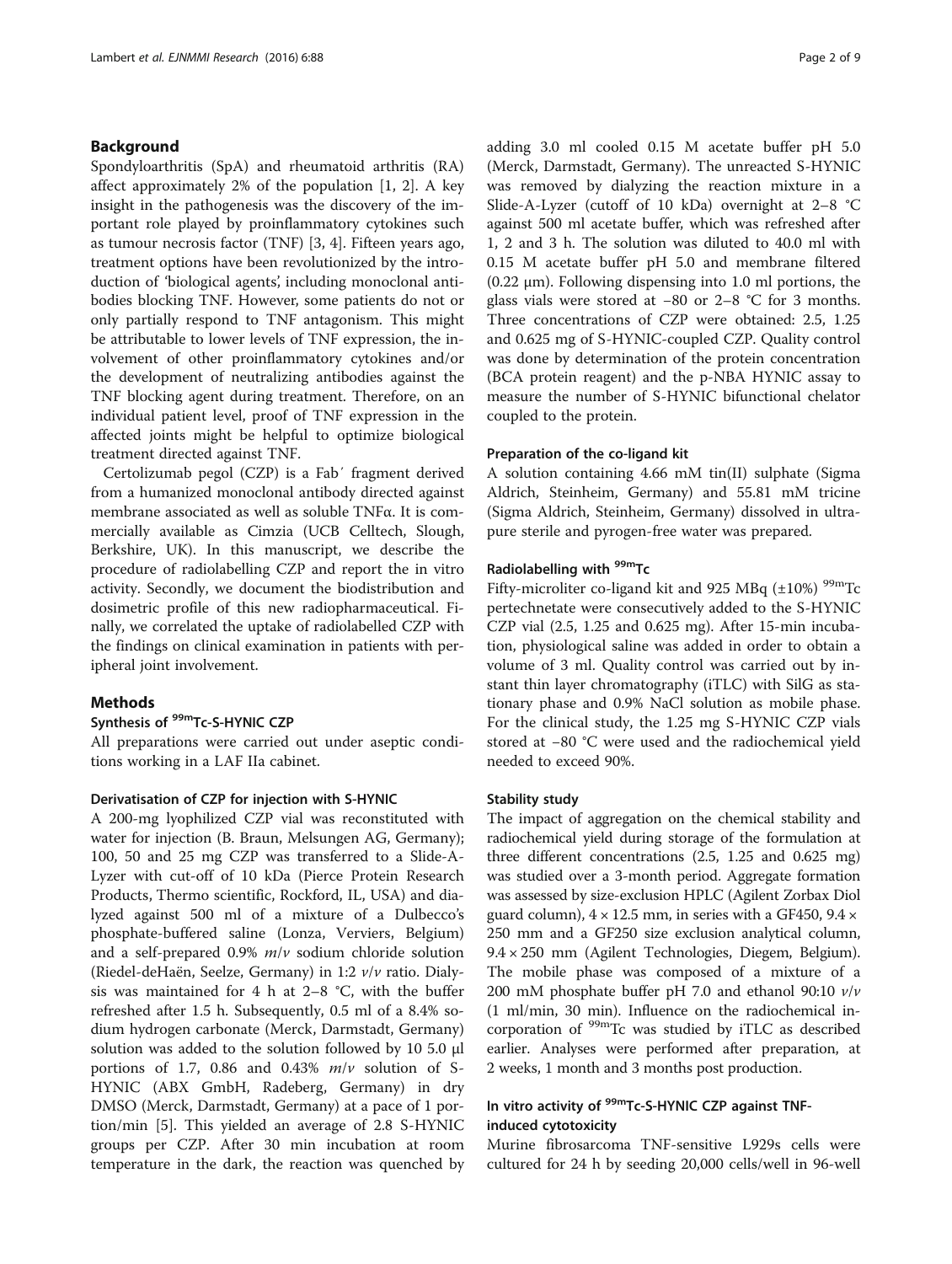plates, incubated at 37 °C with 5% CO2. The culture medium consisted of DMEM (GIBCO-BRL, 41965-062) supplemented with 10% fetal calf serum, 400 μM sodium-pyruvate (Sigma) and non-essential amino acids (Lonza). The following day, 55 μl human TNF (6.8  $\times$  $10^7$  U/ml) produced by the Protein Service facility of VIB (Ghent, Belgium) was added at various concentrations (10 dilutions starting at 300 U/ml) to the test solutions at room temperature. The following solutions of antibodies directed against TNF were tested: CZP, S-HYNIC CZP, <sup>99m</sup>Tc-S-HYNIC CZP and infliximab (Remicade, Merck, Johnson & Johnson). Dilutions of 250, 50 and 10 ng/ml anti-TNF antibodies  $(55 \text{ µ})$  were preincubated with the human TNF for 45 min, as well as control samples without TNF blocking agents. Actinomycin D (Sigma, 1 mg/ml dissolved in absolute ethanol), at a final concentration of 1 μg/ml was also added. Twenty-four hours following the exposure to the test solutions, TNF cytotoxicity was measured using the MTT-test by adding 20 μl filter sterilized 3-(4,5-dimethylthiazol-2 yl)-2,5-diphenyltetrazolium bromide (MTT, Sigma, 5 mg/ ml). After 4 h, 80 μl stopping solution (10% SDS, 0.01 M HCL) was added and the read out was performed by a multichannel plate reader at a wavelength of 595 nm with a reference at 655 nm. The percentage of cell survival was estimated according to the formula below:

% cell survival = (absorbance treated cells − background) / (average absorbance non treated cells − background)\*100.

## **Patients**

The study was conducted in accordance with the Helsinki declaration and was approved by the ethical committee of the Ghent University Hospital. All patients signed an informed consent. Patient selection was limited to subjects aged 18–70 years and meeting the 'American College of Rheumatology' (ACR) criteria for RA [\[6](#page-7-0)] or the 'Assessment of SpondyloArthritis international Society' (ASAS) criteria for axial or peripheral SpA [[7, 8\]](#page-7-0). Patients were not allowed if they had previously been treated with CZP or any other biological treatment. For more detailed information on the clinical eligibility criteria, we refer to the online detailed study protocol (EudraCT number: 2009- 017998-37, [http://clinicaltrials.gov/show/NCT01590966\)](http://clinicaltrials.gov/show/NCT01590966).

## Scan procedure, blood and urine sampling

All patients were scanned on the same double-headed gamma camera (BrightView, Philips Healthcare, Best, the Netherlands). First, an attenuation map was obtained from a whole-body (WB) scan using a Cobalt-57 flood source. Subsequently, the patient was injected IV with 10.6 MBq/ kg<sup>99m</sup>Tc-S-HYNIC CZP. The net IA was calculated following correction for rest activity in the syringe and exact time of administration (Veenstra ionization chamber VIK-202, Veenstra Instruments, the Netherlands). WB images

(15 cm/min,  $1024 \times 512$  matrix, pixel size 2.80 mm) were performed immediately following administration, at 1, 4– 6 and 24 h post-injection (pi). A standard activity of approximately 5 MBq <sup>99m</sup>Tc in an unshielded syringe was always in the field of view for quantification purposes. Static images (5 min,  $256 \times 256$  matrix, pixel size 2.33 mm) of hands and feet were acquired immediately following the first WB scan, at 4–6 and 24 h.

All visualized organs (heart, lungs, liver, spleen, kidneys), as well as regions of interest (ROIs) for the WB, background and standard activity were delineated manually on the four geometric mean images, generated from the WB scans (Nuclear Diagnostics, Stockholm, Sweden). For each organ, attenuation correction factors were calculated based on measured conversion factors on our camera from  $57$ Co to  $99$ mTc. These conversion factors were derived from sequential attenuation scans with a  $\frac{99 \text{m}}{2}$ Tc flood source and a  $\frac{57 \text{Co}}{2}$  flood source in the first patient. The activity measured in the urine collections between the scans was used to correct the estimated activity in the WB compartment. Cumulated activities in the WB and various organs were estimated using mono-exponential fitting and converted to time integrated activity coefficients to be processed by OLINDA/EXM 1.1 software (Stabin M. Vanderbilt University, Nashville) to estimate the absorbed organ doses. The adult male and female mathematical reference phantoms were applied. A bladder voiding interval of 4 h was included in the model. In OLINDA/EXM 1.1, effective doses (ED60) were directly calculated using ICRP 60 tissue weighting factors [[9\]](#page-7-0). In order to account for the recent ICRP 103 recommendations, the effective dose was recalculated manually by combining the ICRP 103 tissue weighting factors and the organ doses from the OLINDA/EXM 1.1 output (ED103) [\[10](#page-8-0)]. As some organs contributing to ED103 are not listed in the OLINDA/EXM 1.1, the sum of tissue-weighting factors for the available target organs were calculated (0.913 for men and 0.922 for women). In the ED103 calculation, these factors were accounted for by scaling [\[11\]](#page-8-0).

Urinary tracer excretion was measured in sequential urine collections at 1, 4–6 and up to 24 h pi. Total volumes were recorded. Blood sampling was performed immediately following IV tracer injection from a vein in the contralateral arm and subsequently at 1, 4–6 and at 24 h pi. <sup>99m</sup>Tc activity was measured in 2 ml blood and urine samples in triplicate on a calibrated NaI(Tl)  $3'' \times$ 3″ gamma well counter (Cobra II, PerkinElmer, USA). The raw count data generated from the NaI(Tl)  $3'' \times 3''$ detector were converted to kBq by a calibration curve. The standard samples—in the same geometry as the urine and blood samples—were prepared from a stock solution which was measured in the same calibrated dose calibrator (ionization chamber) used to measure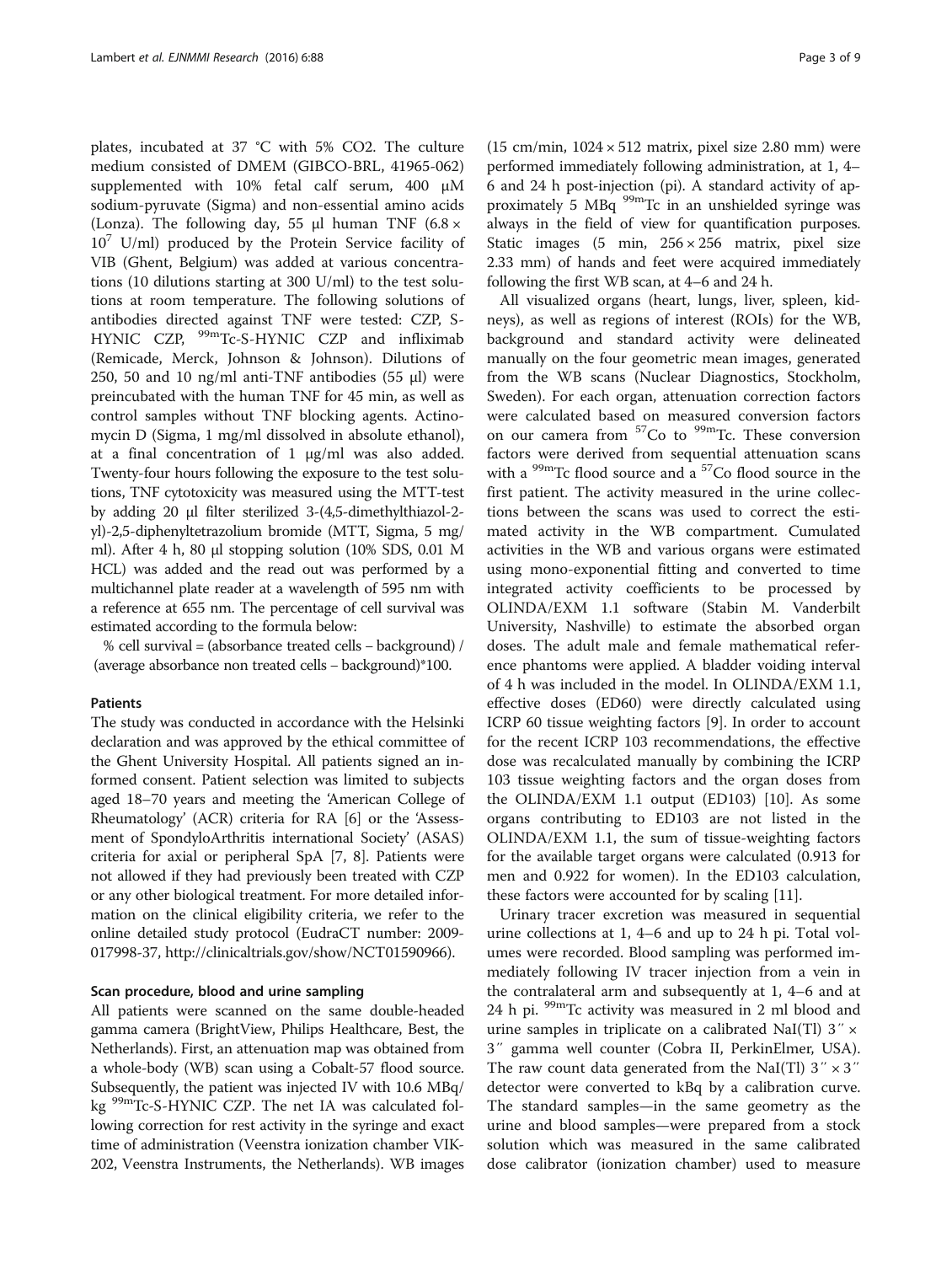<span id="page-3-0"></span>

the 99mTc-HYNIC CZP syringes. Results were decay corrected and expressed as kBq/ml and as %IA.

To assess the tracer accumulation in the peripheral joints, we scored each joint visually and semiquantitatively. The latter was done by manually drawing ROIs around each joint (Hermes, Nuclear Diagnostics, Sweden). For each individual scan, a background ROI was defined within the field of view, e.g. left supraclavicular region on WB, right forearm on static images of the wrists and hands, right distal tibia for the static images depicting the ankles and feet. These results were compared with the findings on clinical examination for each assessable joint. The nuclear medicine physician reading the immunoscans and the clinician performing the clinical examination were blinded to each other's observations. Groups were compared by Mann-Whitney U test using IBM SPSSv21 software (NY, USA).

# Results

# Preparation of S-HYNIC CZP

After preparation, the 2.5-, 1.25- and 0.625-mg vials contained respectively 105, 98.5 and 99.8% of the label claim for the total amount of protein indicating that no protein losses were observed during the different handling steps. The results of the p-NBA S-HYNIC incorporation test showed a respective ratio of S-HYNIC/CZP of 1.2, 1.5 and

2.0. No substantial losses were observed for the vials stored at −80 °C. In contrast, all formulations of the vials stored at 2–8 °C suffered from a decrease of the S-HYNIC/CZP ratio <0.1 after 3 months of storage.

# The influence of storage temperature on aggregation and radiochemical yield

At −80 °C, no change in the amount of aggregation was observed over time; nevertheless, the amount of aggregation (mean for the 3 formulations: 1.7%) was somewhat higher compared to the CZP blank formulation (<0.5%). At 2–8 °C, however, aggregation increased over time with the highest amount (20%) of aggregation observed for the 2.5 mg CZP formulation after 1 month of storage. All formulations stored at-80 °C had radiochemical yields >95%. For the storage at 2–8 °C, all radiochemical yields were >95% except for the 2.5 mg formulation of which the yield decreased to 55%.

# In vitro testing of the specific TNF neutralizing activity of the <sup>99m</sup>Tc-S-HYNIC CZP formulation

In the samples exposed to  $99mTc-S-HYNIC$  CZP, the cytotoxic activity of TNF was completely blocked at doses as low as 10 ng/ml (Fig. 1). The TNF neutralizing effect of the <sup>99m</sup>Tc-S-HYNIC CZP formulation was

Table 1 Effect on survival of TNF sensitive L929s cells following exposure to 300 U/ml human TNF and various test solutions of TNF blocking agents in the presence of 1 μg/ml Actinomycin D

| Tested TNF blockers at 3 concentrations | Mean % cell survival (SD) |             |            |            |  |
|-----------------------------------------|---------------------------|-------------|------------|------------|--|
|                                         | 99mTc-S-HYNIC CZP         | S-HYNIC CZP | C7P        | Infliximab |  |
| Control (no TNF blocker)                | 0.0(0.0)                  | 0.0(0.0)    | 0.0(0.0)   | 0.0(0.0)   |  |
| $250$ ng/ml                             | 109.1(2.6)                | 111.9(0.5)  | 81.8(1.5)  | 81.1(3.9)  |  |
| $50$ ng/ml                              | 113.8(4.2)                | 111.0(2.2)  | 96.1(23.2) | 57.4 (1.4) |  |
| $10$ ng/ml                              | 115.2 (0.6)               | 88.5(0.3)   | 56.6(2.8)  | 5.2(0.0)   |  |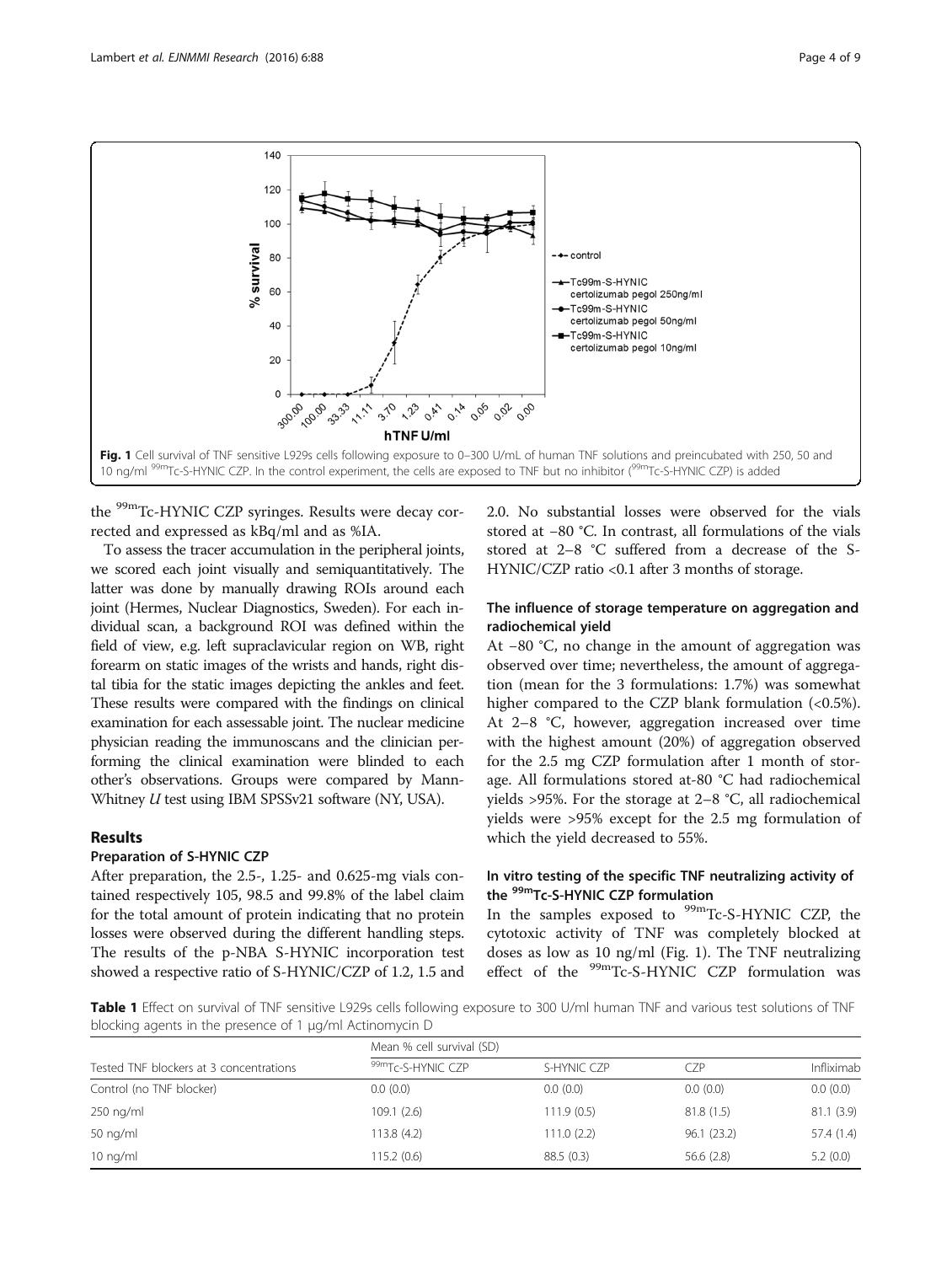<span id="page-4-0"></span>

comparable to the effect obtained with the unlabelled CZP with or without the HYNIC linker. Infliximab, another TNF blocker that was used as a positive control, also showed good neutralizing activity, although it was less active at the doses used (Table [1\)](#page-3-0).

## Patient study

or the axial skeleton was noted

We analysed eight patients (four males and four females): one RA patient, two peripheral SpA patients and five axial SpA patients. The median age was 44 years (range 26–68). A mean (standard deviation, SD) activity of 690 (SD 35, range 665–728) MBq 99mTc-S-HYNIC CZP (1.07 mg, SD 0.04, range 1.01–1.10) was injected. There were no



99mTc -S-HYNIC CZP in a patient suffering RA. A typical poly-articular pattern in the hand joints without distal interphalangeal involvement is observed





| Table 2 Summary of the organ doses, expressed per injected                  |  |
|-----------------------------------------------------------------------------|--|
| MBq of <sup>99m</sup> Tc-labelled S-HYNIC CZP as well as for the total mean |  |
| administered activity of 690 MBq                                            |  |

| Organs               | Organ dose<br>µGy/MBq<br>Mean and SD |     | Total organ dose<br>mGy<br>Mean and SD |     |
|----------------------|--------------------------------------|-----|----------------------------------------|-----|
| <b>Brain</b>         | 1.3                                  | 0.5 | 0.9                                    | 0.3 |
| Skin                 | 1.8                                  | 0.3 | 1.2                                    | 0.2 |
| Thyroid              | 2.1                                  | 0.4 | 1.4                                    | 0.3 |
| Uterus               | 4.6                                  | 0.5 | 3.3                                    | 0.4 |
| Ovaries              | 3.9                                  | 0.5 | 2.7                                    | 0.4 |
| Testes               | 1.7                                  | 0.5 | 1.1                                    | 0.4 |
| <b>Breasts</b>       | 3.7                                  | 0.5 | 2.5                                    | 0.4 |
| Red marrow           | 3.8                                  | 0.4 | 2.6                                    | 0.3 |
| Muscle               | 3.5                                  | 0.5 | 2.4                                    | 0.3 |
| Small intestine      | 4.3                                  | 0.6 | 3.0                                    | 0.4 |
| ULI wall             | 4.9                                  | 0.7 | 3.4                                    | 0.5 |
| LLI wall             | 3.1                                  | 0.7 | 2.2                                    | 0.5 |
| Stomach wall         | 6.3                                  | 1.0 | 4.3                                    | 0.7 |
| Thymus               | 6.9                                  | 0.8 | 4.7                                    | 0.5 |
| Osteogenic cells     | 7.4                                  | 1.4 | 5.1                                    | 1.0 |
| Pancreas             | 10.8                                 | 1.6 | 7.4                                    | 1.1 |
| Adrenals             | 11.2                                 | 1.7 | 7.7                                    | 1.2 |
| Gallbladder wall     | 11.9                                 | 1.8 | 8.2                                    | 1.2 |
| Lungs                | 18.6                                 | 2.7 | 12.8                                   | 1.9 |
| Urinary bladder wall | 19.9                                 | 8.3 | 13.7                                   | 5.8 |
| Heart wall           | 30.6                                 | 5.1 | 21.1                                   | 3.5 |
| Liver                | 32.7                                 | 6.9 | 22.5                                   | 4.7 |
| Spleen               | 34.0                                 | 6.2 | 23.4                                   | 4.3 |
| Kidneys              | 56.1                                 | 7.3 | 38.7                                   | 5.1 |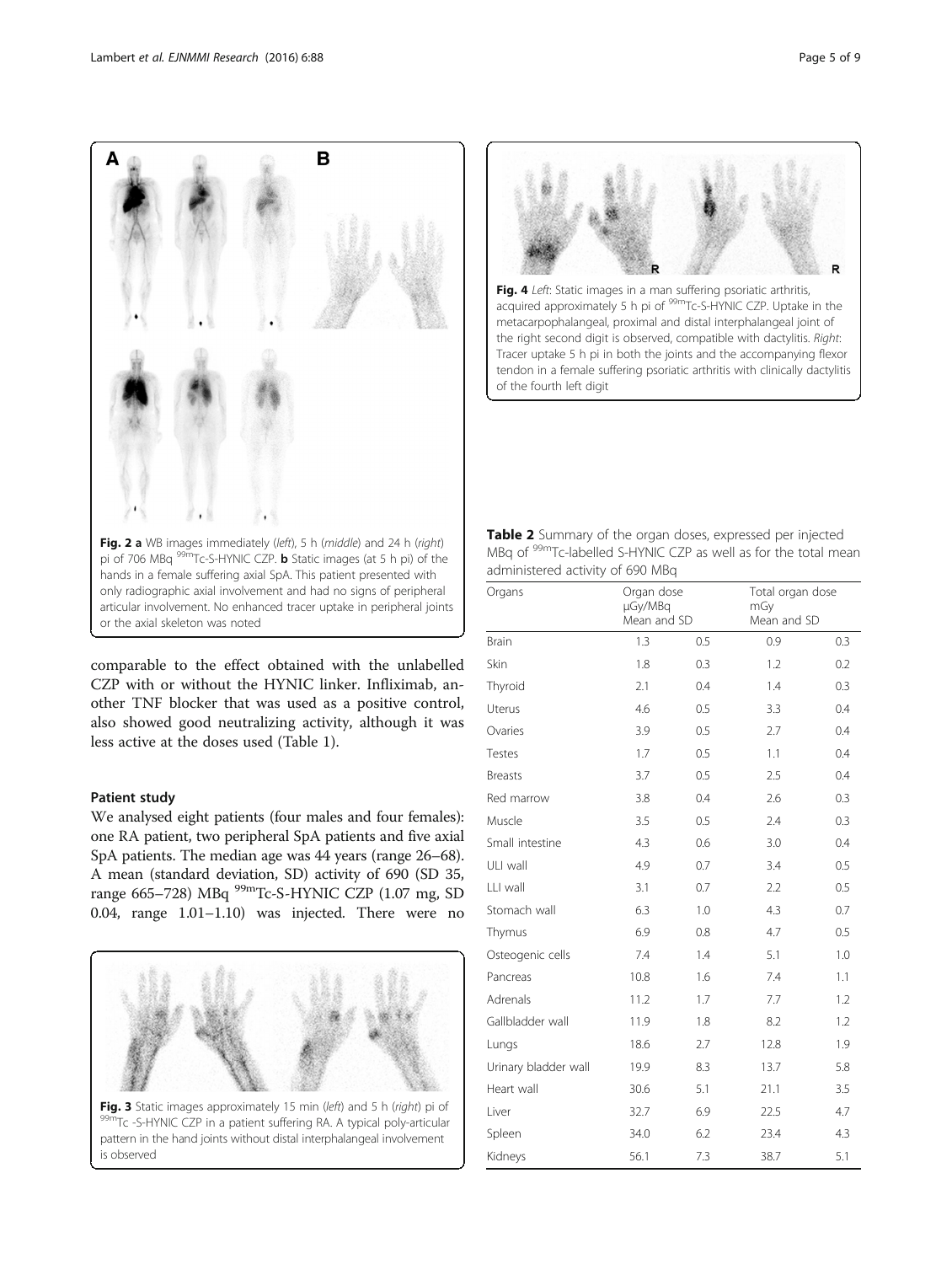adverse or clinically detectable pharmacologic effects in any of the subjects.

On the WB images, we observed high tracer uptake in the bloodpool and liver and less pronounced uptake in the spleen and kidneys. WB scintigraphy and static images of the hands of a woman suffering axial SpA are depicted in Fig. [2](#page-4-0) and illustrate the 'normal peripheral distribution' of <sup>99m</sup>Tc-S-HYNIC CZP. Patients with peripheral joint involvement showed typical patterns on immunoscintigraphy with a poly-articular pattern in RA and involvement of the distal interphangeal joints, dactylitis and tenosynovitis in psoriatic arthritis (Figs. [3](#page-4-0) and [4\)](#page-4-0). The tracer uptake in the affected joints persisted over time. In the patient with RA, 16 joints showed marked tracer accumulation and 4 of these joints were clinically swollen. Out of the 50 negative joints on scintigraphy, all but 1 were also negative on clinical examination for swelling. Semiquantitative analysis yielded a median uptake ratio in swollen joints of 3.3 (range 0.6–7.5) vs 1.3 (range 0.8–5.0) in joints negative for swelling on clinical examination ( $p < 0.001$  Mann-Whitney *U* test). In the 2 patients with peripheral SpA, 29 joints were visually scored positive on the immunoscan of which 20 joints were swollen on clinical assessment. Amongst the 147 joints negative on scintigraphy, 144 were also clinically classified as not swollen. Semiquantification yielded a median uptake ratio of swollen joints of 2.4 (range 1.0–6.3) vs. 1.6 (range 0.3–3.3) in non-swollen joints ( $p < 0.001$  Mann-Whitney *U* test).

According to our dosimetry study, the highest organ doses were attributed to the kidneys, spleen and liver with estimates of respectively 38.7 (SD 5.1) mGy, 23.4 (SD 4.3) mGy and 22.6 (SD 4.8) mGy or 56 (SD 7), 34 (SD 6) and 33 (SD 7) μGy/MBq. Table [2](#page-4-0) summarizes our findings for the various organs included in the analysis. The estimated mean ED60 and ED103 were 8.93 (SD 1.14) μSv/MBq and 8.89 (SD 1.31) μSv/MBq, respectively. Taking into account the administered activity of 690 (SD 35) MBq, a mean ED60 and ED103 of 6.2 (SD 0.9) mSv and 6.1 (SD 1.0) mSv is obtained. Figure 5 shows the average time-activity curves as a percentage of the IA for the different organs. It can be observed from this figure that the mono-exponential fit adequately models the data. The urinary excretion was 15.1% (SD 8.1) of the IA at 22.5 h. The cumulative urinary excretion is tabulated in Table [3.](#page-6-0) The blood clearance shows a biphasic bi-exponential shape. Blood samples were fitted to a two-compartment model by the least square method. As illustrated in Fig. [6](#page-6-0), a distribution half-life of 1.2 h (SD 1.5) and an elimination halflife of 26.9 h (SD 2.7) were estimated.

## **Discussion**

Based on large randomized controlled trials, there is evidence for a therapeutic benefit of TNF blocking agents

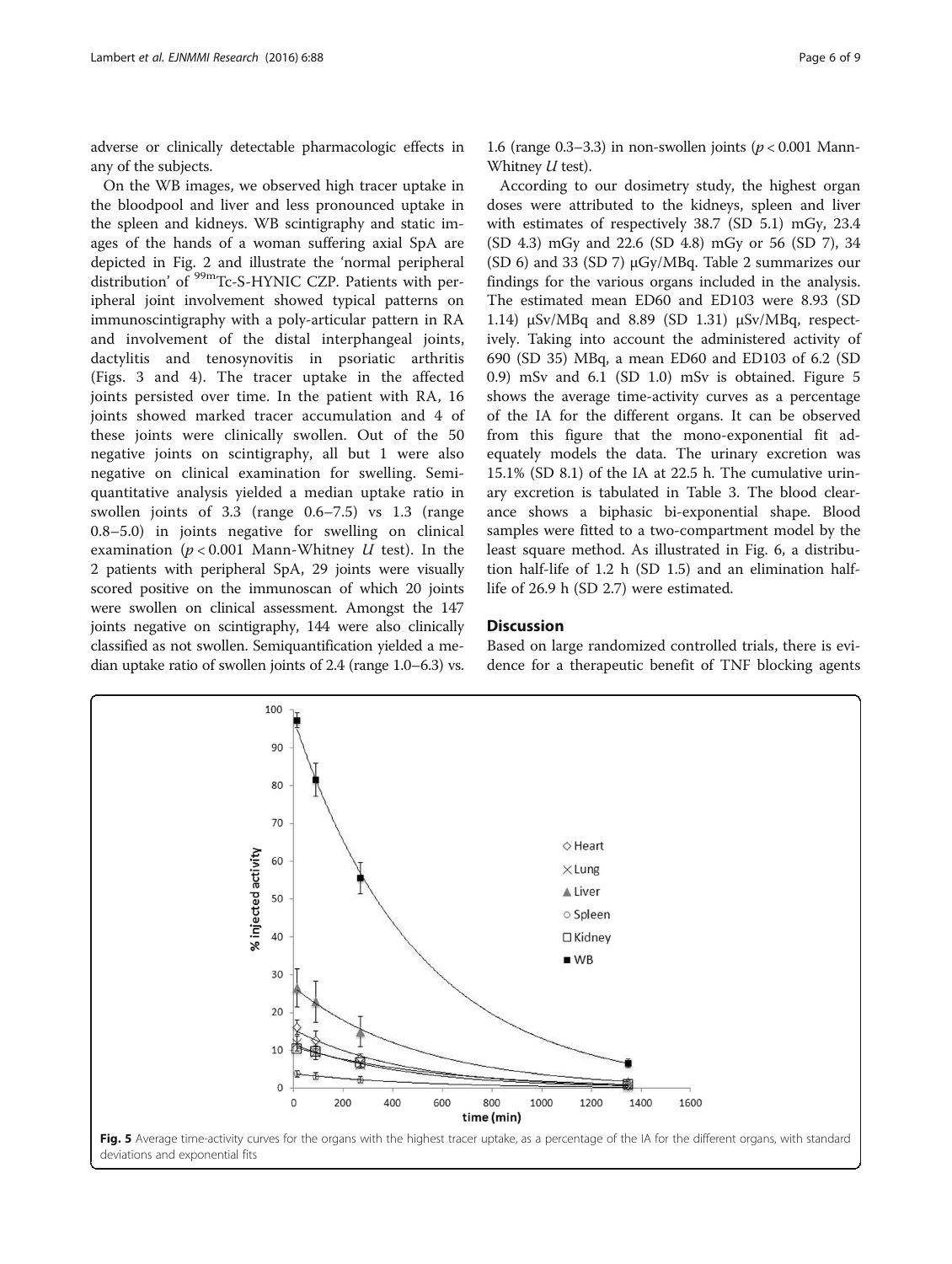<span id="page-6-0"></span>Table 3<sup>99m</sup>Tc activity measurements in urine collections at various time points

| Interval p.i<br>Mean (SD) | Cumulative urinary excretion<br>Mean (SD) %IA |
|---------------------------|-----------------------------------------------|
| 1.5 h(0.3)                | $4.3\%$ $(2.1)$                               |
| 4.5 h $(0.4)$             | $8.5\%$ (3.2)                                 |
| 22.5 h $(1.4)$            | $15.1\%$ (8.1)                                |

in RA, axial SpA and psoriatic arthritis [\[12](#page-8-0)–[14\]](#page-8-0). Several TNF blockers have also proven their clinical value in psoriasis and inflammatory bowel disease [[15](#page-8-0), [16\]](#page-8-0). Imaging studies utilizing these biological agents could offer an individually tailored approach to pick the treatment which targets the disease best. This is in the interest of the patient who will not be exposed to unnecessary therapies. It also represents a cost saving for society, since these biologicals often involve substantial financial costs. But besides these practical potential benefits, the imaging studies open a window on various pathophysiological and pharmacokinetic aspects.

CZP differs from other TNF blockers because of its link with polyethylene glycol [[17](#page-8-0)–[20](#page-8-0)]. This PEGylation has been shown in animal studies to drive preferential distribution to inflamed tissue over normal tissue to a greater extent than observed with adalimumab and infliximab [[20\]](#page-8-0).

In the past, only few attempts were made to visualize TNF antagonists in patients [[21\]](#page-8-0). So far, no radiolabelling was reported for CZP.

In a first step, we confirmed that the in vitro TNF neutralizing effect of the <sup>99m</sup>Tc-S-HYNIC CZP formulation was comparable to the blocking effect observed for the unlabelled S-HYNIC CZP and the non-conjugated CZP. Considering the low ratio of radiolabelled S-

HYNIC CZP to cold S-HYNIC CZP in the samples exposed to 99mTc-S-HYNIC CZP, this experiment cannot serve as a direct proof of specific binding of  $99 \text{m}$ Tc-S-HYNIC CZP to TNF. However, the satisfying blocking effects obtained with cold S-HYNIC CZP are a strong indirect indication since it is rather the conjugation with S-HYNIC that is expected to affect the TNF affinity rather that the addition of <sup>99m</sup>Tc.

In a second step, the conditions for derivatisation with S-HYNIC, storage temperature and radiolabelling of CZP were optimized. Optimal yields were obtained in storage conditions at −80 °C. Under these conditions, no cleavage of S-HYNIC from CZP was observed as indicated by the molar ratio of incorporated S-HYNIC/CZP which remained stable at 1.5 for the 1.25 mg CZP formulation. The influence of mass was demonstrated with approximately 20% of aggregates for the 2.5 mg formulation. For these reasons, the 1.25 mg CZP formulation stored at −80 °C was selected for the clinical part of the study.

The presented clinical trial reports on the first in vivo use of <sup>99m</sup>Tc-S-HYNIC CZP. WB images were acquired and blood and urine samples were collected up to 24 h pi in eight patients suffering from RA or SpA. The highest organ doses were recorded for kidneys, spleen and liver. The effective dose was 6.1 mSv for a mean IA of 690 MBq. The obtained estimate for ED60 (8.9 μSv/ MBq) should be viewed in the light of other tracers, such as  $^{99m}$ Tc-labelled bisphosphonates (5.7  $\mu$ Sv/MBq) and HIG (Human ImmunoglobulinesG) (7.0 μSv/MBq), which are—despite their limited clinical value in this specific context—often used in this patient population [\[22](#page-8-0)].

We observed marked tracer accumulation in the clinically affected peripheral joints, which persisted at 24 h. Barrera and coworkers published encouraging findings

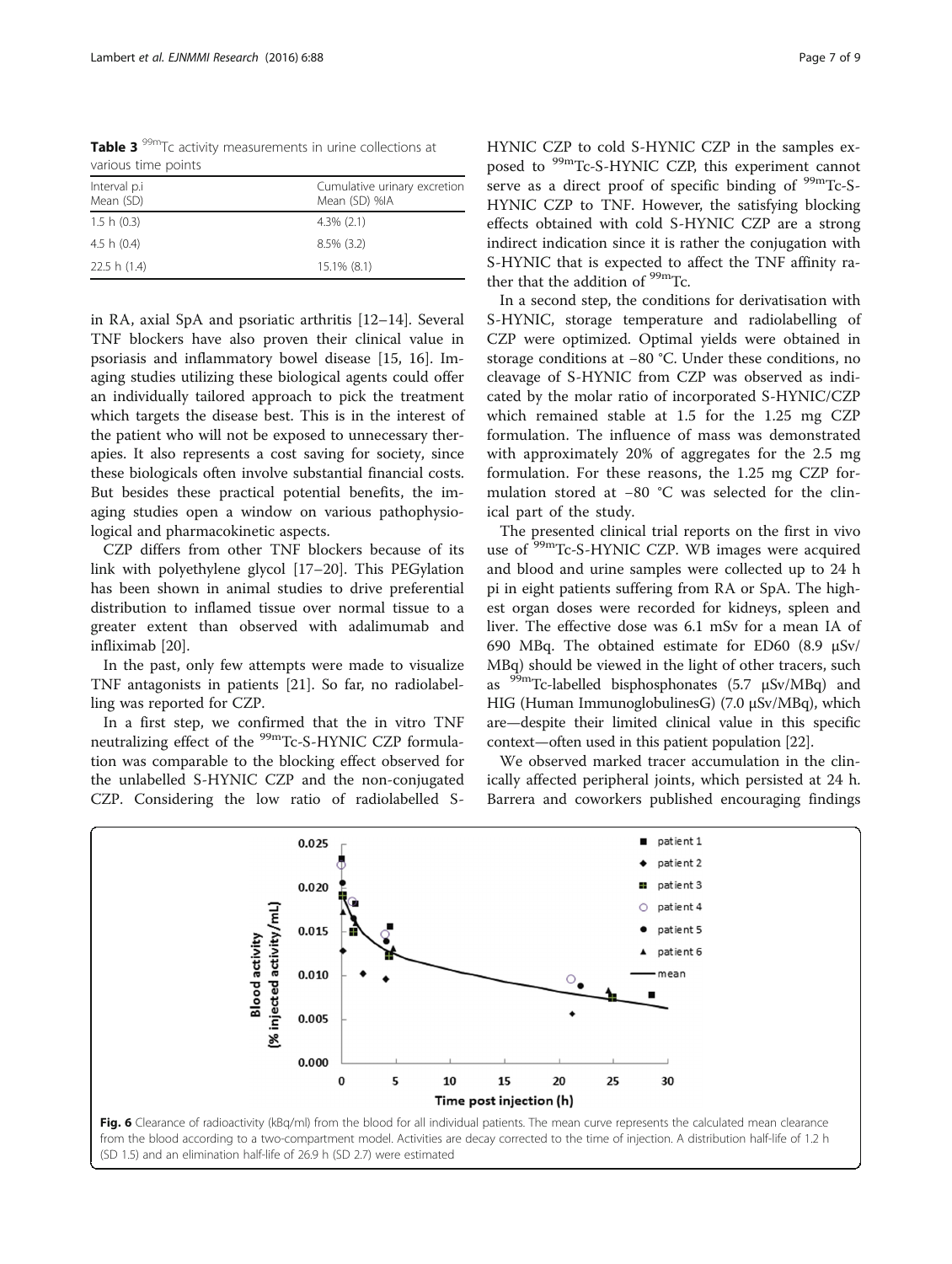<span id="page-7-0"></span>with radiolabelled adalimumab in 10 patients with active RA [[23\]](#page-8-0). They radiolabelled this human anti-TNF monocIonal IgG1 with <sup>99m</sup>Tc via S-HYNIC. They report uptake in most of the affected joints, starting within minutes after injection and persisting at 24 h. The accumulation of tracer in clinically involved joints was often a factor 2 higher compared to the clinically unaffected joints, which is concordant with our observations. However, in a clinical context of increased vascularization and capillary permeability, it is doubtful to attribute the <sup>99m</sup>Tc-S-HYNIC CZP uptake predominantly to specific in vivo binding despite the encouraging in vitro assay described above.

The presented study, mainly dealing with biodistribution and dosimetry data from eight patients, was conducted in the framework of a larger clinical trial [\[24\]](#page-8-0). In this trial, 20 patients underwent immunoscintigraphy with <sup>99m</sup>Tc-S-HYNIC CZP and were subsequently treated with CZP for 24 weeks. The expected joint involvement patterns in both peripheral and axial disease were detected by immunoscintigraphy with radiolabeled CZP: poly-articular pattern in RA, distal interphangeal involvement and dactylitis in psoriatic arthritis, and enthesitis and sacroiliitis in SpA. The probability of a joint remaining tender despite 24 weeks of CZP treatment was significantly smaller in joints with clear tracer uptake as compared to those without on baseline immunoscintigraphy.

No adverse events were recorded following injection of 99mTc-S-HYNIC CZP. No clinical effect on disease activity was observed within a timeframe of 2 weeks after the scintigraphic procedure. This was within our expectations, since subtherapeutic doses of CZP were used for the imaging study.

## Conclusions

We present a radiolabeling technique for CZP, a biological agent, directed against TNF and currently indicated for treatment of moderate to severe RA, axial SpA and psoriatic arthritis. Following injection of 690 MBq 99mTc-S-HYNIC CZP in eight patients, an ED103 of 6.1 (SD 0.9) mSv or 8.9 (SD 1) μSv/MBq was estimated. Urinary excretion was 15.1% of the IA at 22.5 h pi. The distribution and elimination half-life in blood was estimated to be respectively 1.2 (SD 1.5) and 26.9 h (SD 2.7). We obtained good accumulation of the tracer in the clinically affected peripheral joints of patients suffering from active RA or peripheral SpA.

#### Funding

The presented work was conducted in the framework of a larger clinical trial, initiated by Philippe Carron and performed independently from UCB Pharma. UCB Pharma provided the certolizumab pegol vials and financial support for this clinical trial.

#### Authors' contributions

BL designed the nuclear medicine part of the study, read the scintigraphies and processed the data. PC designed the clinical part of the study, was

involved in patient recruitement including clinical and ultrasound assessment of all patients and data processing. BL and PC contributed equally to this manuscript. YD was responsible for the dosimetry section. KB was responsible for the dosimetry section. FVdB designed the study and supervised the processing of clinical data. DE designed the study and supervised the processing of clinical data. GV designed the study. RB performed the in vitro study. CD performed in vitro work and supervised the section on biodistribution. FDV developped the radiolabelling procedure and designed, performed and supervised the stability study and biodistribution study. All authors read and approved the final manuscript.

#### Competing interests

Ph. Carron declares that he has no competing interest. He received a single speaker honorarium from UCB (2015).

F. Van Den Bosch declares that he has no competing interest. He participated in scientific board meetings organized by UCB, unrelated to the presented study.

The authors declare that they have no competing interests.

#### Consent for publication

Informed consent was obtained from all individual participants included in the study.

## Ethics approval and consent to participate

All procedures performed in studies involving human participants were in accordance with the ethical standards of the institutional and/or national research committee and with the 1964 Helsinki declaration and its later amendments or comparable ethical standards. This article does not contain any studies with animals performed by any of the authors.

## Author details

<sup>1</sup>Department of Radiology and Nuclear Medicine, Ghent University, De Pintelaan 185, 9000 Ghent, Belgium. <sup>2</sup>Department of Rheumatology, Ghent University Hospital, Ghent, Belgium. <sup>3</sup>Department of Basic Medical Sciences Ghent University, Ghent, Belgium. <sup>4</sup>Inflammation Research Center, VIB, Ghent, Belgium. <sup>5</sup>Department Biomedical Molecular Biology, Ghent University Ghent, Belgium. <sup>6</sup> Laboratory of Radiopharmacy, Faculty of Pharmaceutical Sciences, Ghent University, Ghent, Belgium.

## Received: 3 October 2016 Accepted: 30 November 2016 Published online: 12 December 2016

#### References

- 1. Myasoedova E, Crowson CS, Kremers HM, Therneau TM, Gabriel SE. Is the incidence of rheumatoid arthritis rising?: results from Olmsted County, Minnesota, 1955-2007. Arthritis Rheum. 2010;62:1576–82.
- 2. Bakland G, Nossent HC. Epidemiology of spondyloarthritis: a review. Curr Rheumatol Rep. 2013;15:351.
- 3. Braun J, Bollow M, Neure L, et al. Use of immunohistologic and in situ hybridization techniques in the examination of sacroiliac joint biopsy specimens from patients with ankylosing spondylitis. Arthritis Rheum. 1995;38:499–505.
- Cope AP, Aderka D, Doherty M, et al. Increased levels of soluble tumor necrosis factor receptors in the sera and synovial fluid of patients with rheumatic diseases. Arthritis Rheum. 1992;35:1160–9.
- 5. Abrams MJ, Juweid M, tenKate CL, et al. Technetium-99m-human polyclonal IgG radiolabelled via the hydrazino nicotinamide derivative for imaging focal sites of infection in rats. J Nucl Med. 1990;31:2022–8.
- 6. Aletaha D, Neogi T, Silman AJ, et al. 2010 rheumatoid arthritis classification criteria: an American College of Rheumatology/European League Against Rheumatism collaborative initiative. Ann Rheum Dis. 2010;69:1580–8.
- 7. Rudwaleit M, van der Heijde D, Landewe R, et al. The development of Assessment of SpondyloArthritis international Society classification criteria for axial spondyloarthritis (part II): validation and final selection. Ann Rheum Dis. 2009;68:777–83.
- 8. Rudwaleit M, van der Heijde D, Landewe R, et al. The Assessment of SpondyloArthritis International Society classification criteria for peripheral spondyloarthritis and for spondyloarthritis in general. Ann Rheum Dis. 2011;70:25–31.
- 9. 1990 Recommendations of the International Commission on Radiological Protection. Ann ICRP. 1991;21:1-201.